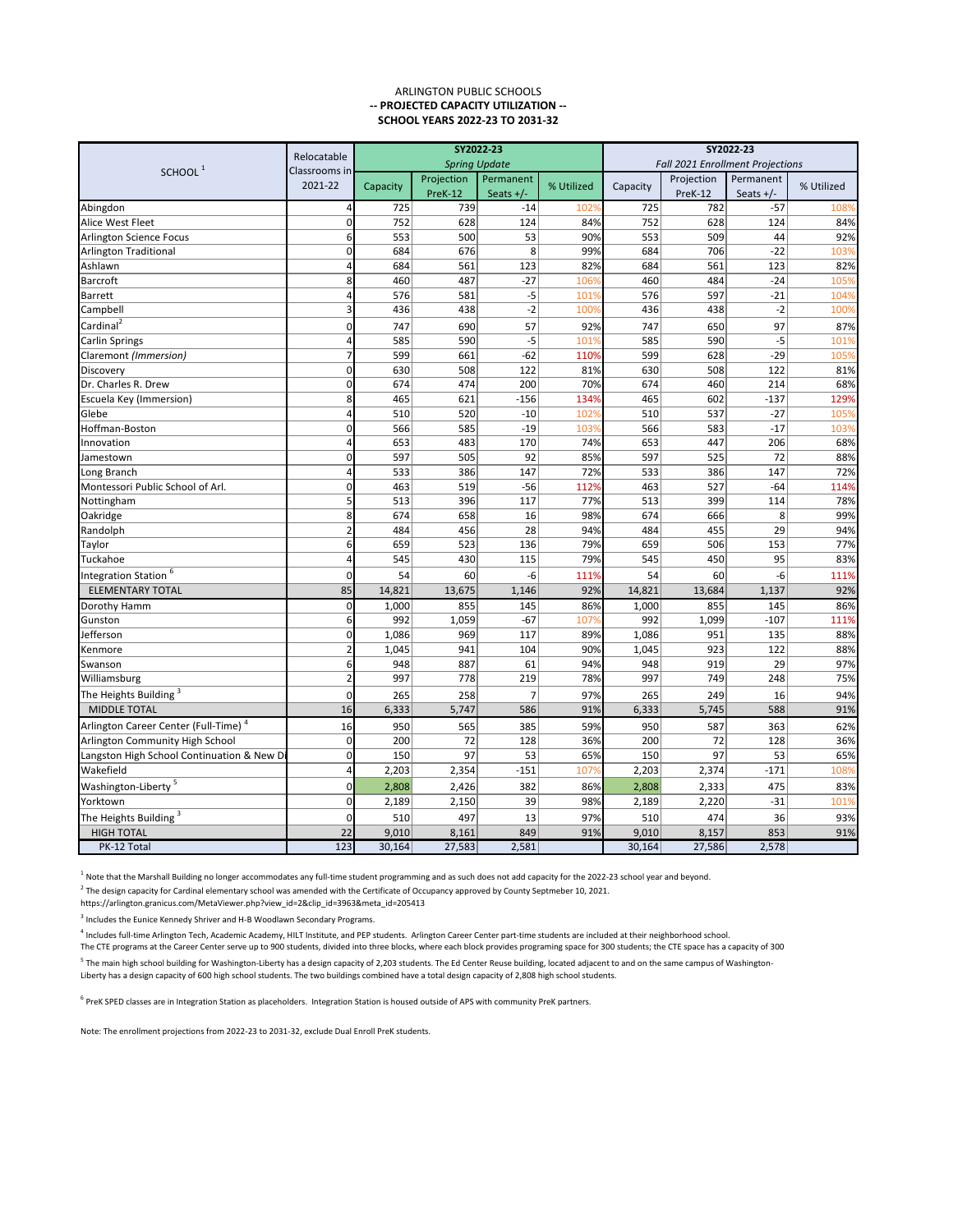|          | SY2023-24  |                                  |            |          | SY2024-25                        |             |            |
|----------|------------|----------------------------------|------------|----------|----------------------------------|-------------|------------|
|          |            | Fall 2021 Enrollment Projections |            |          | Fall 2021 Enrollment Projections |             |            |
|          | Projection | Permanent                        | % Utilized | Capacity | Projection                       | Permanent   | % Utilized |
| Capacity | PreK-12    | Seats $+/-$                      |            |          | PreK-12                          | Seats $+/-$ |            |
| 725      | 837        | $-112$                           | 115%       | 725      | 867                              | $-142$      | 120%       |
| 752      | 658        | 94                               | 88%        | 752      | 669                              | 83          | 89%        |
| 553      | 515        | 38                               | 93%        | 553      | 525                              | 28          | 95%        |
| 684      | 706        | $-22$                            | 103%       | 684      | 692                              | $-8$        | 101%       |
| 684      | 544        | 140                              | 80%        | 684      | 566                              | 118         | 83%        |
| 460      | 479        | $-19$                            | 104%       | 460      | 480                              | $-20$       | 104%       |
| 576      | 612        | $-36$                            | 106%       | 576      | 613                              | $-37$       | 106%       |
| 436      | 442        | -6                               | 101%       | 436      | 449                              | $-13$       | 103%       |
| 747      | 630        | 117                              | 84%        | 747      | 603                              | 144         | 81%        |
| 585      | 586        | $-1$                             | 100%       | 585      | 585                              | 0           | 100%       |
| 599      | 624        | $-25$                            | 104%       | 599      | 613                              | $-14$       | 102%       |
| 630      | 494        | 136                              | 78%        | 630      | 477                              | 153         | 76%        |
| 674      | 451        | 223                              | 67%        | 674      | 427                              | 247         | 63%        |
| 465      | 566        | $-101$                           | 122%       | 465      | 546                              | $-81$       | 117%       |
| 510      | 524        | $-14$                            | 103%       | 510      | 523                              | $-13$       | 103%       |
| 566      | 613        | $-47$                            | 108%       | 566      | 591                              | $-25$       | 104%       |
| 653      | 459        | 194                              | 70%        | 653      | 460                              | 193         | 70%        |
| 597      | 537        | 60                               | 90%        | 597      | 531                              | 66          | 89%        |
| 533      | 369        | 164                              | 69%        | 533      | 352                              | 181         | 66%        |
| 463      | 516        | $-53$                            | 111%       | 463      | 499                              | $-36$       | 108%       |
| 513      | 386        | 127                              | 75%        | 513      | 400                              | 113         | 78%        |
| 674      | 692        | $-18$                            | 103%       | 674      | 732                              | $-58$       | 109%       |
| 484      | 443        | 41                               | 92%        | 484      | 430                              | 54          | 89%        |
| 659      | 502        | 157                              | 76%        | 659      | 487                              | 172         | 74%        |
| 545      | 444        | 101                              | 81%        | 545      | 433                              | 112         | 79%        |
| 54       | 60         | -6                               | 111%       | 54       | 60                               | -6          | 111%       |
| 14,821   | 13,689     | 1,132                            | 92%        | 14,821   | 13,610                           | 1,211       | 92%        |
| 1,000    | 845        | 155                              | 85%        | 1,000    | 835                              | 165         | 84%        |
| 992      | 1,084      | $-92$                            | 109%       | 992      | 1,096                            | $-104$      | 110%       |
| 1,086    | 1,005      | 81                               | 93%        | 1,086    | 1,056                            | 30          | 97%        |
| 1,045    | 872        | 173                              | 83%        | 1,045    | 853                              | 192         | 82%        |
| 948      | 898        | 50                               | 95%        | 948      | 953                              | $-5$        | 101%       |
| 997      | 746        | 251                              | 75%        | 997      | 715                              | 282         | 72%        |
| 265      | 249        | 16                               | 94%        | 265      | 248                              | 17          | 94%        |
| 6,333    | 5,699      | 634                              | 90%        | 6,333    | 5,756                            | 577         | 91%        |
| 950      | 625        | 325                              | 66%        | 950      | 648                              | 302         | 68%        |
| 200      | 72         | 128                              | 36%        | 200      | 72                               | 128         | 36%        |
| 150      | 97         | 53                               | 65%        | 150      | 97                               | 53          | 65%        |
| 2,203    | 2,377      | $-174$                           | 108%       | 2,203    | 2,389                            | $-186$      | 108%       |
| 2,808    | 2,438      | 370                              | 87%        | 2,808    | 2,520                            | 288         | 90%        |
| 2,189    | 2,152      | 37                               | 98%        | 2,189    | 2,193                            | $-4$        | 100%       |
| 510      | 491        | 19                               | 96%        | 510      | 510                              | $\pmb{0}$   | 100%       |
| 9,010    | 8,252      | 758                              | 92%        | 9,010    | 8,429                            | 581         | 94%        |
| 30,164   | 27,640     | 2,524                            |            | 30,164   | 27,795                           | 2,369       |            |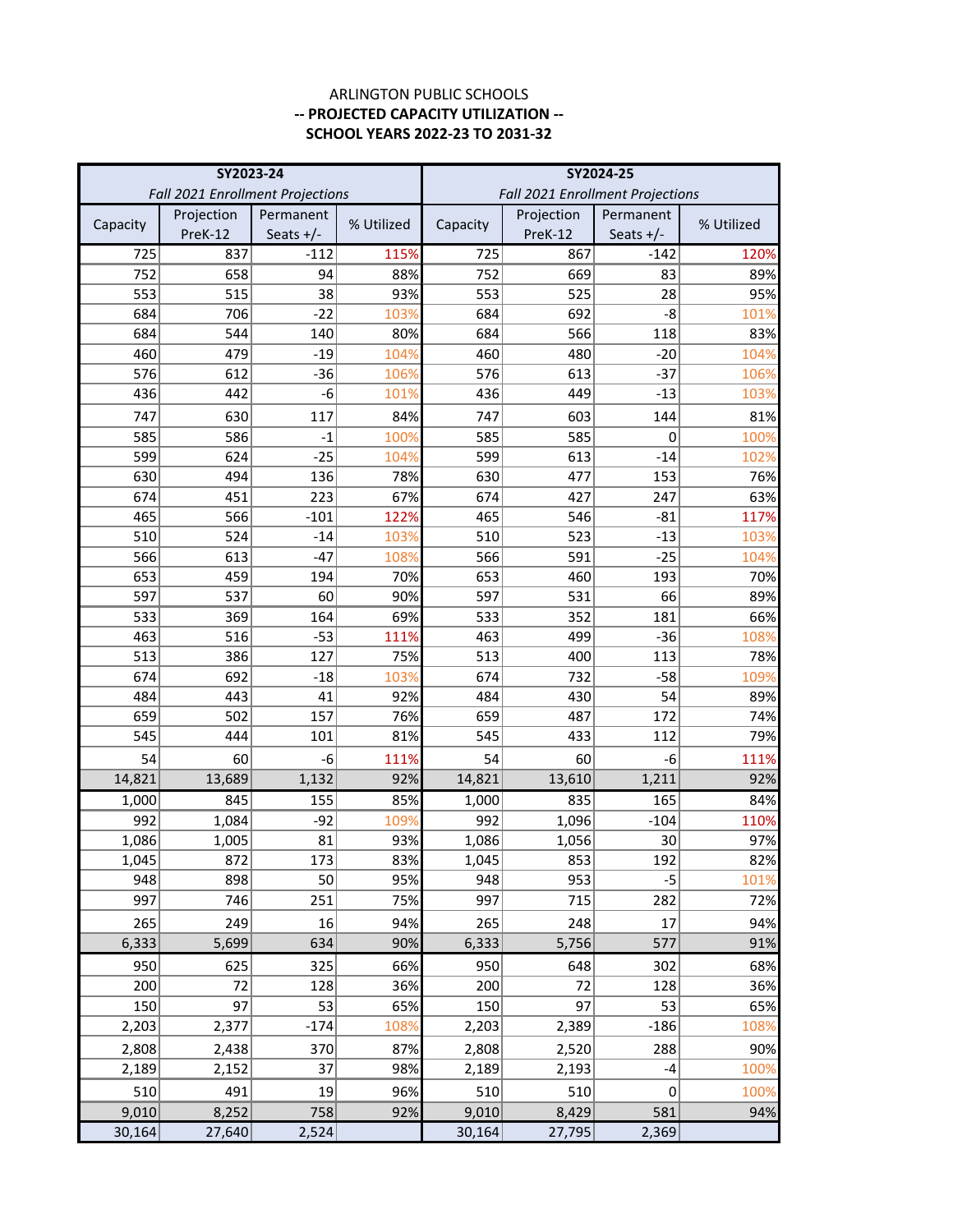|            | SY2025-26                        |              |             | SY2026-27  |                                  |             |             |
|------------|----------------------------------|--------------|-------------|------------|----------------------------------|-------------|-------------|
|            | Fall 2021 Enrollment Projections |              |             |            | Fall 2021 Enrollment Projections |             |             |
| Capacity   | Projection                       | Permanent    | % Utilized  | Capacity   | Projection                       | Permanent   | % Utilized  |
|            | PreK-12                          | Seats $+/-$  |             |            | PreK-12                          | Seats $+/-$ |             |
| 725        | 877                              | $-152$       | 121%        | 725        | 867                              | $-142$      | 120%        |
| 752        | 682                              | 70           | 91%         | 752        | 683                              | 69          | 91%         |
| 553        | 536                              | 17           | 97%         | 553        | 536                              | 17          | 97%         |
| 684        | 694                              | $-10$        | 101%        | 684        | 700                              | $-16$       | 102%        |
| 684        | 555                              | 129          | 81%         | 684        | 561                              | 123         | 82%         |
| 460        | 491                              | $-31$        | 107%        | 460        | 464                              | -4          | 101%        |
| 576        | 608                              | $-32$        | 106%        | 576        | 604                              | $-28$       | 105%        |
| 436        | 452                              | $-16$        | 104%        | 436        | 432                              | 4           | 99%         |
| 747        | 588                              | 159          | 79%         | 747        | 589                              | 158         | 79%         |
| 585        | 584                              | $\mathbf{1}$ | 100%        | 585        | 591                              | -6          | 101%        |
| 599        | 611                              | $-12$        | 102%        | 599        | 607                              | -8          | 101%        |
| 630        | 472                              | 158          | 75%         | 630        | 464                              | 166         | 74%         |
| 674        | 425                              | 249          | 63%         | 674        | 424                              | 250         | 63%         |
| 465        | 530                              | $-65$        | 114%        | 465        | 517                              | $-52$       | 111%        |
| 510        | 515                              | $-5$         | 101%        | 510        | 491                              | 19          | 96%         |
| 566        | 577                              | $-11$        | 102%        | 566        | 561                              | 5           | 99%         |
| 653        | 459                              | 194          | 70%         | 653        | 470                              | 183         | 72%         |
| 597        | 530                              | 67           | 89%         | 597        | 539                              | 58          | 90%         |
| 533        | 346                              | 187          | 65%         | 533        | 330                              | 203         | 62%         |
| 463        | 463                              | 0            | 100%        | 463        | 438                              | 25          | 95%         |
| 513        | 391                              | 122          | 76%         | 513        | 388                              | 125         | 76%         |
| 674<br>484 | 767<br>421                       | $-93$<br>63  | 114%<br>87% | 674<br>484 | 769<br>413                       | $-95$<br>71 | 114%<br>85% |
| 659        | 493                              | 166          | 75%         | 659        | 464                              | 195         | 70%         |
| 545        | 440                              | 105          | 81%         | 545        | 426                              | 119         | 78%         |
| 54         | 60                               | -6           | 111%        | 54         | 60                               | -6          |             |
| 14,821     | 13,567                           | 1,254        | 92%         | 14,821     | 13,388                           | 1,433       | 111%<br>90% |
| 1,000      | 845                              | 155          | 85%         | 1,000      | 862                              | 138         | 86%         |
| 992        | 1,124                            | $-132$       | 113%        | 992        | 1,177                            | $-185$      | 119%        |
| 1,086      | 1,047                            | 39           | 96%         | 1,086      | 1,060                            | 26          | 98%         |
| 1,045      | 860                              | 185          | 82%         | 1,045      | 851                              | 194         | 81%         |
| 948        | 940                              | 8            | 99%         | 948        | 881                              | 67          | 93%         |
| 997        | 687                              | 310          | 69%         | 997        | 657                              | 340         | 66%         |
| 265        | 248                              | 17           | 94%         | 265        | 248                              | 17          | 94%         |
| 6,333      | 5,751                            | 582          | 91%         | 6,333      | 5,736                            | 597         | 91%         |
| 950        |                                  |              |             | 950        | 674                              |             |             |
| 200        | 674<br>72                        | 276<br>128   | 71%<br>36%  | 200        | 72                               | 276<br>128  | 71%<br>36%  |
| 150        | 97                               | 53           | 65%         | 150        | 97                               | 53          | 65%         |
| 2,203      | 2,323                            | $-120$       | 105%        | 2,203      | 2,326                            | $-123$      | 106%        |
|            |                                  |              |             |            |                                  |             |             |
| 2,808      | 2,484                            | 324          | 88%         | 2,808      | 2,441                            | 367         | 87%         |
| 2,189      | 2,132                            | 57           | 97%         | 2,189      | 2,099                            | 90          | 96%         |
| 510        | 518                              | -8           | 102%        | 510        | 518                              | -8          | 102%        |
| 9,010      | 8,300                            | 710          | 92%         | 9,010      | 8,227                            | 783         | 91%         |
| 30,164     | 27,618                           | 2,546        |             | 30,164     | 27,351                           | 2,813       |             |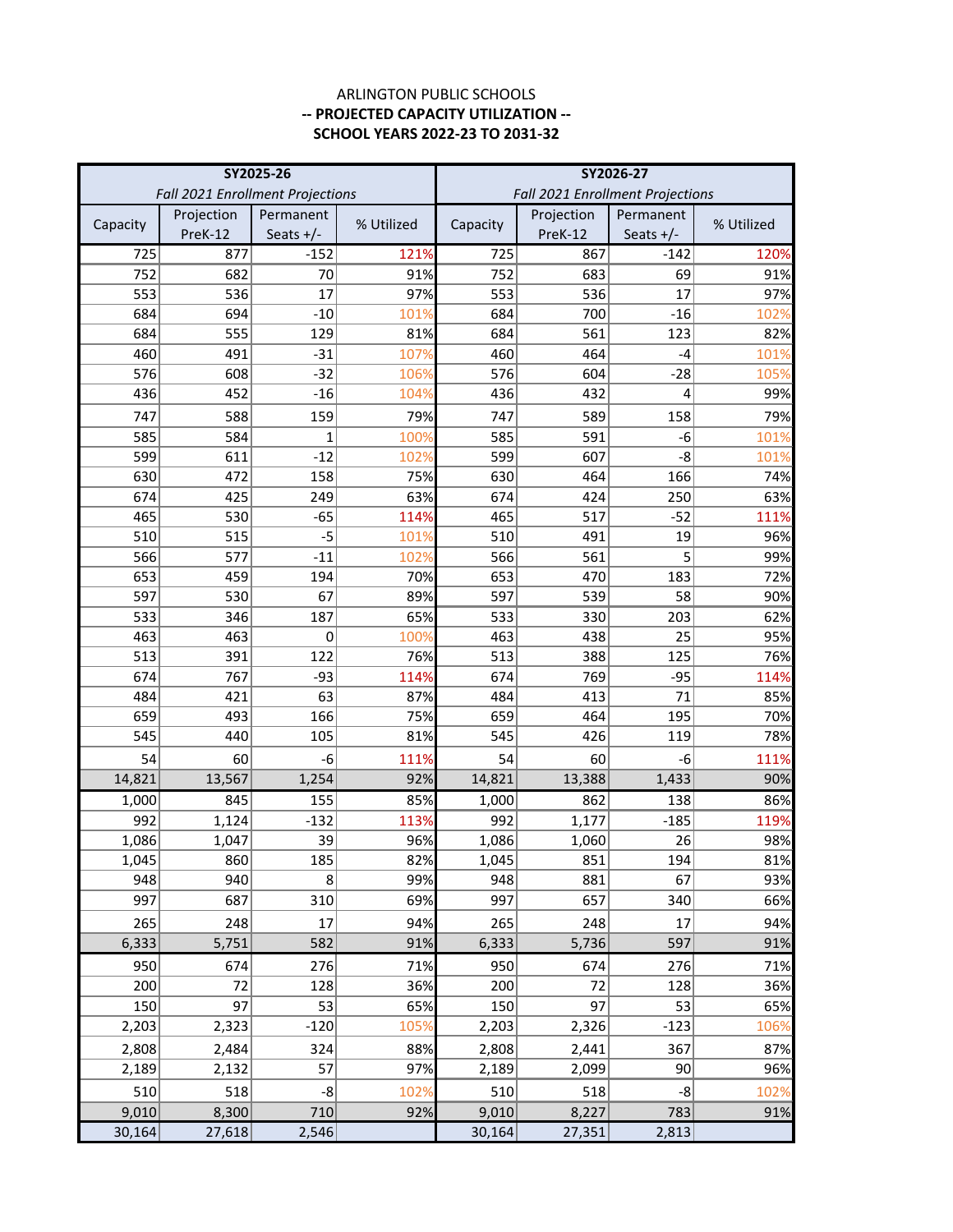|            | SY2027-28                        |             |            | SY2028-29  |                                  |             |            |
|------------|----------------------------------|-------------|------------|------------|----------------------------------|-------------|------------|
|            | Fall 2021 Enrollment Projections |             |            |            | Fall 2021 Enrollment Projections |             |            |
| Capacity   | Projection                       | Permanent   | % Utilized | Capacity   | Projection                       | Permanent   | % Utilized |
|            | PreK-12                          | Seats $+/-$ |            |            | PreK-12                          | Seats $+/-$ |            |
| 725        |                                  | 725         | 0%         | 725        |                                  | 725         | 0%         |
| 752        |                                  | 752         | 0%         | 752        |                                  | 752         | 0%         |
| 553        |                                  | 553         | 0%         | 553        |                                  | 553         | 0%         |
| 684        |                                  | 684         | 0%         | 684        |                                  | 684         | 0%         |
| 684        |                                  | 684         | 0%         | 684        |                                  | 684         | 0%         |
| 460        |                                  | 460         | 0%         | 460        |                                  | 460         | 0%         |
| 576        |                                  | 576         | 0%         | 576        |                                  | 576         | 0%         |
| 436        |                                  | 436         | 0%         | 436        |                                  | 436         | 0%         |
| 747        |                                  | 747         | 0%         | 747        |                                  | 747         | 0%         |
| 585        |                                  | 585         | 0%         | 585        |                                  | 585         | 0%         |
| 599        |                                  | 599         | 0%         | 599        |                                  | 599         | 0%         |
| 630        |                                  | 630         | 0%         | 630        |                                  | 630         | 0%         |
| 674        |                                  | 674         | 0%         | 674        |                                  | 674         | 0%         |
| 465        |                                  | 465         | 0%         | 465        |                                  | 465         | 0%         |
| 510        |                                  | 510         | 0%         | 510        |                                  | 510         | 0%         |
| 566        |                                  | 566         | 0%         | 566        |                                  | 566         | 0%         |
| 653        |                                  | 653         | 0%         | 653        |                                  | 653         | 0%         |
| 597        |                                  | 597         | 0%         | 597        |                                  | 597         | 0%         |
| 533        |                                  | 533         | 0%         | 533        |                                  | 533         | 0%         |
| 463<br>513 |                                  | 463         | 0%         | 463        |                                  | 463<br>513  | 0%         |
| 674        |                                  | 513<br>674  | 0%<br>0%   | 513<br>674 |                                  | 674         | 0%<br>0%   |
| 484        |                                  | 484         | 0%         | 484        |                                  | 484         | 0%         |
| 659        |                                  | 659         | 0%         | 659        |                                  | 659         | 0%         |
| 545        |                                  | 545         | 0%         | 545        |                                  | 545         | 0%         |
| 54         |                                  | 54          | 0%         | 54         |                                  | 54          | 0%         |
| 14,821     | 13,301                           | 1,520       | 90%        | 14,821     | 13,056                           | 1,765       | 88%        |
| 1,000      |                                  | 1,000       | 0%         | 1,000      |                                  | 1,000       | 0%         |
| 992        |                                  | 992         | 0%         | 992        |                                  | 992         | 0%         |
| 1,086      |                                  | 1,086       | 0%         | 1,086      |                                  | 1,086       | 0%         |
| 1,045      |                                  | 1,045       | 0%         | 1,045      |                                  | 1,045       | 0%         |
| 948        |                                  | 948         | 0%         | 948        |                                  | 948         | 0%         |
| 997        |                                  | 997         | 0%         | 997        |                                  | 997         | 0%         |
| 265        |                                  | 265         | 0%         | 265        |                                  | 265         | 0%         |
| 6,333      | 5,654                            | 679         | 89%        | 6,333      | 5,737                            | 596         | 91%        |
| 950        |                                  | 950         | 0%         | 950        |                                  | 950         | 0%         |
| 200        |                                  | 200         | 0%         | 200        |                                  | 200         | 0%         |
| 150        |                                  | 150         | 0%         | 150        |                                  | 150         | 0%         |
| 2,203      |                                  | 2,203       | 0%         | 2,203      |                                  | 2,203       | 0%         |
|            |                                  |             |            |            |                                  |             |            |
| 2,808      |                                  | 2,808       | 0%         | 2,808      |                                  | 2,808       | 0%         |
| 2,189      |                                  | 2,189       | 0%         | 2,189      |                                  | 2,189       | 0%         |
| 510        |                                  | 510         | 0%         | 510        |                                  | 510         | 0%         |
| 9,010      | 8,159                            | 851         | 91%        | 9,010      | 8,103                            | 907         | 90%        |
| 30,164     | 27,114                           | 3,050       |            | 30,164     | 26,896                           | 3,268       |            |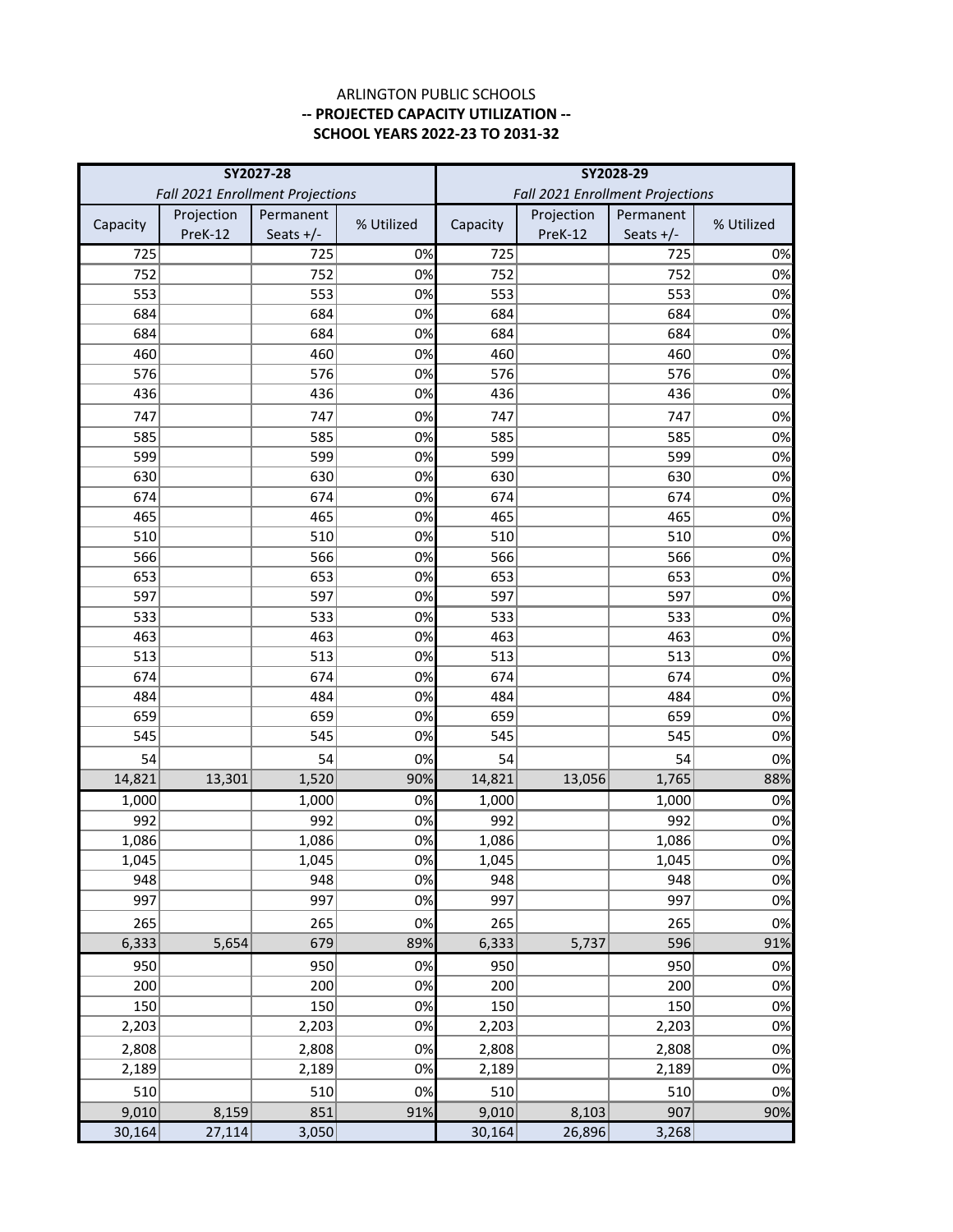# **SCHOOL YEARS 2022-23 TO 2031-32** ARLINGTON PUBLIC SCHOOLS **-- PROJECTED CAPACITY UTILIZATION --**

|            | SY2029-30                        |             |            | SY2030-31  |                                  |             |            |
|------------|----------------------------------|-------------|------------|------------|----------------------------------|-------------|------------|
|            | Fall 2021 Enrollment Projections |             |            |            | Fall 2021 Enrollment Projections |             |            |
| Capacity   | Projection                       | Permanent   | % Utilized | Capacity   | Projection                       | Permanent   | % Utilized |
|            | PreK-12                          | Seats $+/-$ |            |            | PreK-12                          | Seats $+/-$ |            |
| 725        |                                  | 725         | 0%         | 725        |                                  | 725         | 0%         |
| 752        |                                  | 752         | 0%         | 752        |                                  | 752         | 0%         |
| 553        |                                  | 553         | 0%         | 553        |                                  | 553         | 0%         |
| 684        |                                  | 684         | 0%         | 684        |                                  | 684         | 0%         |
| 684        |                                  | 684         | 0%         | 684        |                                  | 684         | 0%         |
| 460        |                                  | 460         | 0%         | 460        |                                  | 460         | 0%         |
| 576        |                                  | 576         | 0%         | 576        |                                  | 576         | 0%         |
| 436        |                                  | 436         | 0%         | 436        |                                  | 436         | 0%         |
| 747        |                                  | 747         | 0%         | 747        |                                  | 747         | 0%         |
| 585        |                                  | 585         | 0%         | 585        |                                  | 585         | 0%         |
| 599        |                                  | 599         | 0%         | 599        |                                  | 599         | 0%         |
| 630        |                                  | 630         | 0%         | 630        |                                  | 630         | 0%         |
| 674        |                                  | 674         | 0%         | 674        |                                  | 674         | 0%         |
| 465        |                                  | 465         | 0%         | 465        |                                  | 465         | 0%         |
| 510        |                                  | 510         | 0%         | 510        |                                  | 510         | 0%         |
| 566        |                                  | 566         | 0%         | 566        |                                  | 566         | 0%         |
| 653        |                                  | 653         | 0%         | 653        |                                  | 653         | 0%         |
| 597<br>533 |                                  | 597<br>533  | 0%<br>0%   | 597<br>533 |                                  | 597<br>533  | 0%<br>0%   |
| 463        |                                  | 463         | 0%         | 463        |                                  | 463         | 0%         |
| 513        |                                  | 513         | 0%         | 513        |                                  | 513         | 0%         |
| 674        |                                  | 674         | 0%         | 674        |                                  | 674         | 0%         |
| 484        |                                  | 484         | 0%         | 484        |                                  | 484         | 0%         |
| 659        |                                  | 659         | 0%         | 659        |                                  | 659         | 0%         |
| 545        |                                  | 545         | 0%         | 545        |                                  | 545         | 0%         |
| 54         |                                  | 54          | 0%         | 54         |                                  | 54          | 0%         |
| 14,821     | 12,877                           | 1,944       | 87%        | 14,821     | 12,847                           | 1,974       | 87%        |
| 1,000      |                                  | 1,000       | 0%         | 1,000      |                                  | 1,000       | 0%         |
| 992        |                                  | 992         | 0%         | 992        |                                  | 992         | 0%         |
| 1,086      |                                  | 1,086       | 0%         | 1,086      |                                  | 1,086       | 0%         |
| 1,045      |                                  | 1,045       | 0%         | 1,045      |                                  | 1,045       | 0%         |
| 948        |                                  | 948         | 0%         | 948        |                                  | 948         | 0%         |
| 997        |                                  | 997         | 0%         | 997        |                                  | 997         | 0%         |
| 265        |                                  | 265         | 0%         | 265        |                                  | 265         | 0%         |
| 6,333      | 5,768                            | 565         | 91%        | 6,333      | 5,726                            | 607         | 90%        |
| 950        |                                  | 950         | 0%         | 950        |                                  | 950         | 0%         |
| 200        |                                  | 200         | 0%         | 200        |                                  | 200         | 0%         |
| 150        |                                  | 150         | 0%         | 150        |                                  | 150         | 0%         |
| 2,203      |                                  | 2,203       | 0%         | 2,203      |                                  | 2,203       | 0%         |
| 2,808      |                                  | 2,808       | 0%         | 2,808      |                                  | 2,808       | 0%         |
| 2,189      |                                  | 2,189       | 0%         | 2,189      |                                  | 2,189       | 0%         |
| 510        |                                  | 510         | 0%         | 510        |                                  | 510         | 0%         |
| 9,010      | 8,118                            | 892         | 90%        | 9,010      | 8,009                            | 1,001       | 89%        |
| 30,164     | 26,763                           | 3,401       |            | 30,164     | 26,582                           | 3,582       |            |
|            |                                  |             |            |            |                                  |             |            |